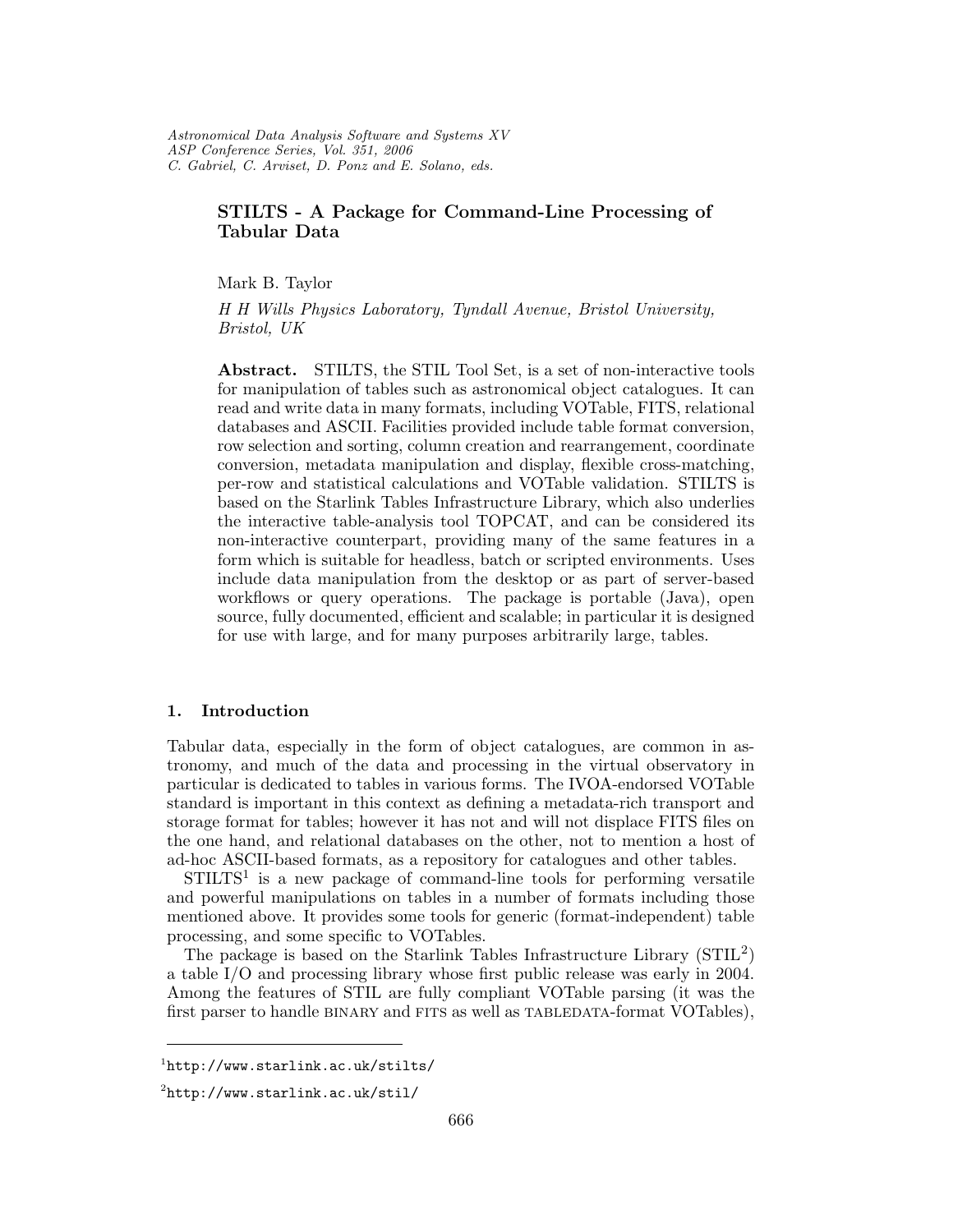a streaming model which supports efficient processing of arbitrary length tables in limited memory and a pluggable data handling architecture which is easily adapted for reading or writing new table formats. STILTS benefits from these features.

STIL was originally developed as the table handling engine for TOPCAT<sup>3</sup>, which is an interactive graphical viewing and analysis package for tabular data. TOPCAT is becoming widely used both within and without the context of the Virtual Observatory, and is good for interactive investigation of the properties of one or more tables, providing facilities for data visualisation, row selection, column and statistical calculations, column rearrangements, data and metadata manipulation, sorting, cross-matching, joining and so on (Taylor 2005). However it is not scriptable or otherwise controllable except from within a GUI, and so STILTS has been developed primarily as a non-graphical counterpart to TOPCAT. Usage scenarios in which such non-GUI tools are required include performing the same operation on multiple tables without user intervention, and processing on a headless server, either as part of a user-specified batch-type workflow or to produce data for delivery to the client of a web service.

STILTS, like STIL and TOPCAT, is written in pure Java and available under the GNU General Public License.

#### 2. Generic Table Processing Tools

STILTS provides four commands for generic table processing. Each of these conceptually takes one or more tables as input and produces a table as output. The input tables can be in any of the supported formats. The table generated as output can either be written to a stream or to disk in one of the supported formats, or can be operated on in some other way, such as having statistics calculated on it or sending it for display in TOPCAT.

The input/output tables can be operated on using 'filter'-like operations such as sorting, various kinds of row selection and sampling, column calculations, metadata manipulation and so on. These filters operate analogously to the filters in a Unix pipeline, except that what is flowing from one to the next is a stream of table data and metadata rather than a sequence of bytes. The way it is implemented means that the table at each stage is 'virtual', so that usually data not required for the output are never actually obtained from the input. This means that operation can be very efficient, and in particular much better than writing the results of each intermediate processing stages to disk.

The individual commands are described in the following subsections.

#### 2.1. tpipe

tpipe performs general purpose table-processing pipeline operations. Processing steps ('filters'), which can be combined freely, include coordinate conversion, row selection, data sampling, metadata display and editing, column calculations, row sorting and blank value substitution amongst others. A powerful but in-

<sup>3</sup>http://www.starlink.ac.uk/topcat/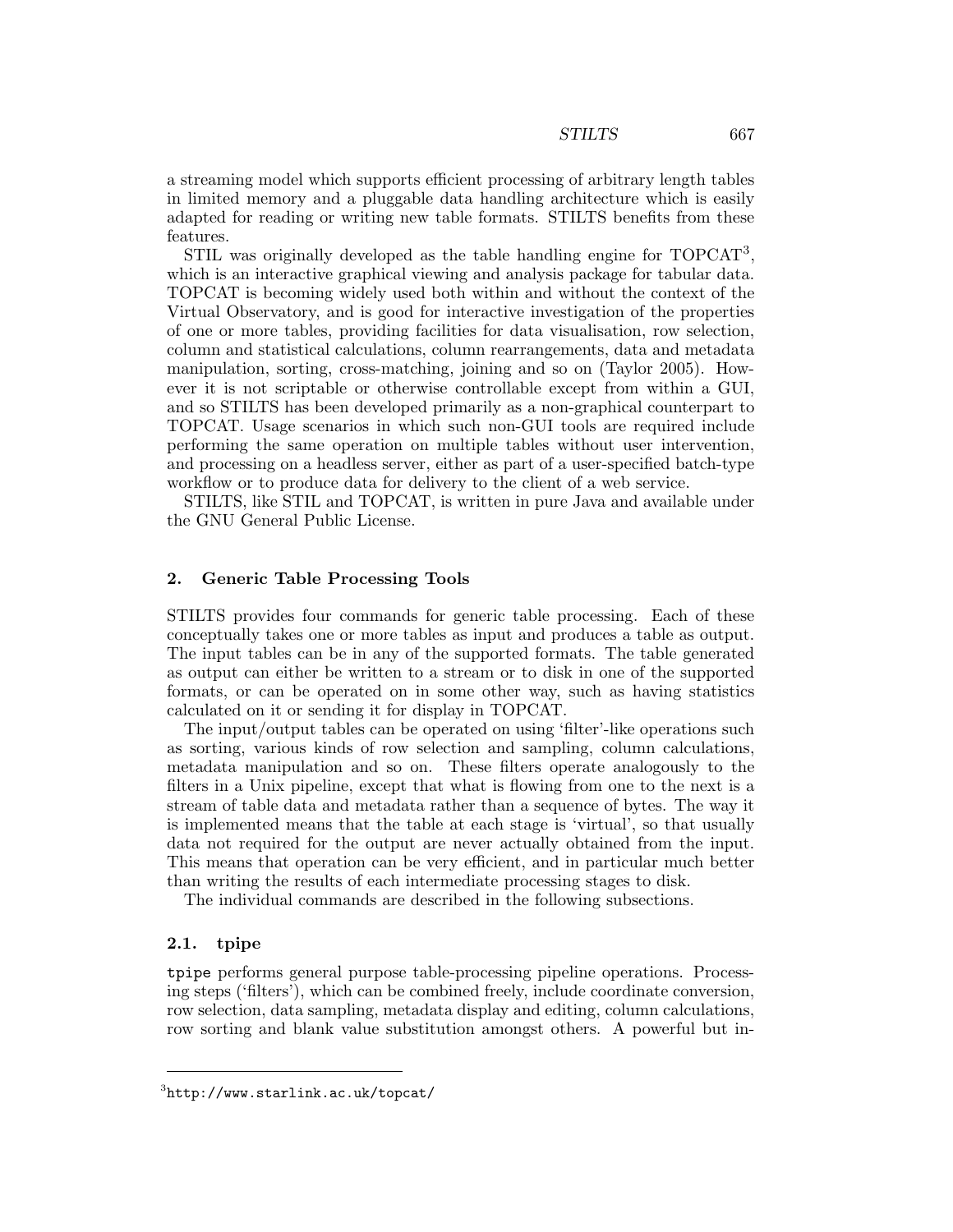668 Taylor

tuitive expression language (based on Java) is provided for specifying algebraic expressions.

Here is an example which performs bad value substitution  $(999 \rightarrow \text{NULL})$  in some of the columns, selects only those rows in a given range of proper motions and with a given value in one column, adds a new column calculated from two existing ones, and sorts the result according to redshift.

```
stilts tpipe in=data.cat.gz ifmt=ascii out=data.fits \
cmd='badval 999 *MAG' \
cmd='select OBJ_CLASS==3 && PMRA*PMRA+PMDEC*PMDEC<0.5' \
cmd='addcol I_V IMAG-VMAG' \
cmd='sort -down Z_ABS'
```
### 2.2. tcopy

tcopy is used to convert between table formats. This doesn't actually require any specialist processing beyond the normal I/O facilities of STILTS, and in fact tcopy is just a simplified form of tpipe, provided for convenience. Supported I/O formats include FITS, VOTable, relational databases (via SQL queries), plain ASCII, and comma-separated values. Input can be from a disk file, a URL or a stream, and data compression (gzip, bip2, Unix compress) is detected and handled automatically.

An example invocation might look like this:

stilts tcopy ifmt=votable ofmt=fits in=cat.vot.gz out=cat.fit

### 2.3. tmatch2

tmatch2 is a crossmatching tool for finding rows which match between two tables (single-table and multi-table crossmatchers will be introduced in the future). The algorithm is generic and extensible and can perform approximate or exact matches in various different physical or notional parameter spaces of arbitrary dimensionality. The most common case for astronomers is matching on sky position with a global or per-row maximum angular separation, but there are other possibilities for the matching criteria, for instance proximity in two- or three-dimensional Cartesian space, or requiring proximity in flux value as well as sky position. Either all matches or only the best match can be retained, and the form of the joined table to be output is configurable. Calculation time scales as approximately  $O(N \ln N)$ , where N is the sum of number of rows in both tables, making it suitable for medium-sized data sets (e.g. a sky match of two 10<sup>5</sup>-row tables takes of the order of one minute on a current laptop).

The following locates all matches within 3 arcsec and 0.5 blue magnitudes, returning only matched pairs:

```
stilts tmatch2 in1=mgc.fits in2=6dfgs.xml out=matched.fits \
 join=1and2 find=all matcher='sky+1d' params='3 0.5' \
values1='ra dec bmag' values2='RA2000 DE2000 B_MAG'
```
#### 2.4. tcat

tcat simply joins multiple input tables top to bottom, giving one output table with a row count equal to the sum of the input table row counts. The input